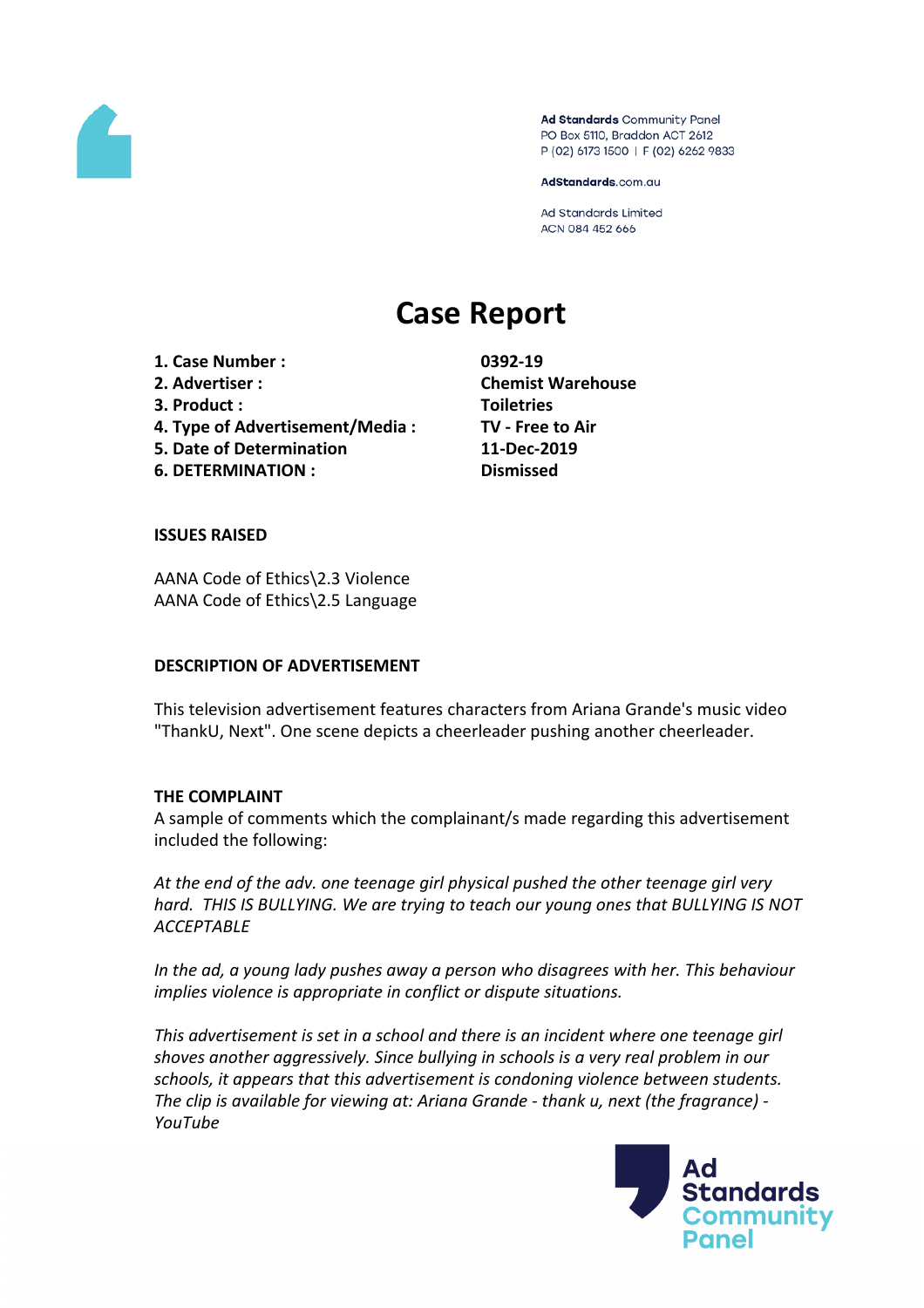

*At the end of the add two female actors are discussing the perfume when one violently pushes the other . As this add is directed towards young women I find this totally inappropriate in this age of anti violence and bullying . This is an add for perfume and I was shocked to see it and I believe it breaches community standards*

*One person violently bullies another near the ending of the advert.*

## **THE ADVERTISER'S RESPONSE**

Comments which the advertiser made in response to the complainant/s regarding this advertisement include the following:

*Thanks for the opportunity to respond to the complaints re Case reference number: 0392-19*

*We respond as follows;*

*A description of the Advertisement; The advertisement subject to the complaint was provided to Chemist Warehouse by*

*the product manufacturer, Chemist Warehouse simply added the footer at the end of the advertisement. The product manufacturer described the advertisement as follows;*

*Thank U, Next fragrance video follows Ariana's music video (of same name) and can viewed as the next chapter.*

*The music video is a play on the famous movie Bring it on, Legally Blonde and Mean Girls. Some of the cast from both movies are in the fragrance video.*

*The music video clip can be found at: https://www.youtube.com/watch?v=gl1aHhXnN1k*

*Discrimination or vilification We contend that the advertisement is neither discriminatory nor does it vilify any person or group of people.*

*Exploitative or degrading We contend that the advertisement is neither exploitative nor degrading*

## *Violence*

*We contend that the advertisement is not violent and the actions objected to are not excessively violent but are a simple parody of popular culture movies and video clips.*

*Sex, sexuality and nudity We contend that the advertisement contains no overt sex, nudity or sexuality.*

*Language*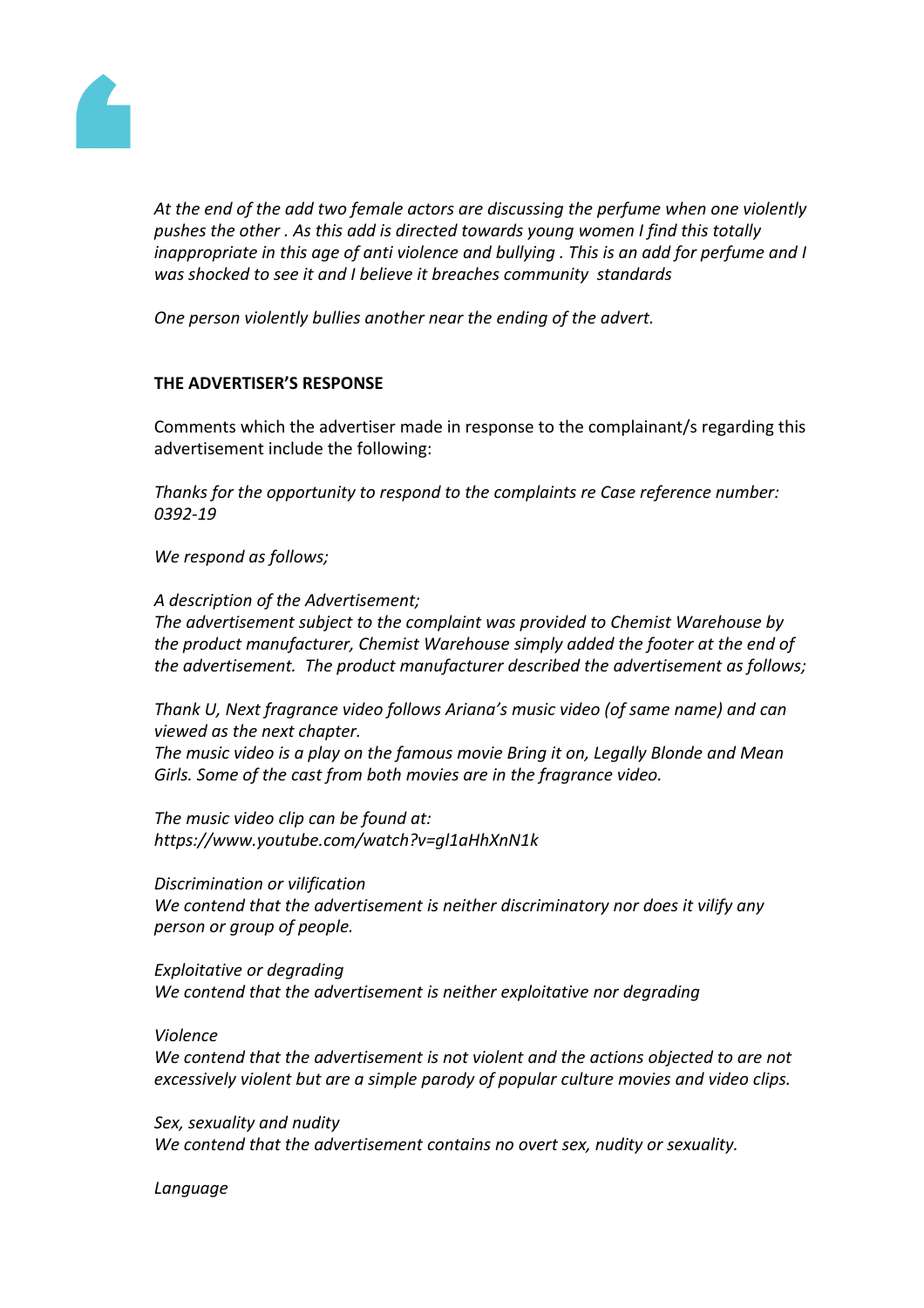

*We contend that the advertisement contains no offensive language*

*Health and Safety We contend that the advertisement is consistent with societal norms in regards to health and safety.*

# **THE DETERMINATION**

The Ad Standards Community Panel ("Panel") considered whether this advertisement breaches Section 2 of the AANA Code of Ethics (the "Code").

The Panel noted the complainant's concern that the advertisement depicts violence and bullying.

The Panel viewed the advertisement and considered the advertiser's response.

The Panel considered whether the advertisement breached Section 2.3 of the Code. Section 2.3 states: "Advertising or Marketing Communications shall not present or portray violence unless it is justifiable in the context of the product or service advertised".

The Panel noted that the scene in the advertisement depicting cheerleaders from two different squads is a parody of a film "Bring It On". The Panel considered that many viewers in the target audience would be familiar with the rivalry of the cheerleading squads in the film and would recognise the pushing incident as being a humorous portrayal in the advertisement.

The Panel noted that the advertised product is a perfume by Ariana Grande (a popular singer) who is well-known by teenagers and young adults. The Panel considered that in the context of an advertisement which parodies several well-known films from the 2000s, the action depicted in the advertisement would not be considered by most members of the community to be a depiction of violence, but rather an action that is highly relevant to the creative storyline of the advertisement.

The Panel noted complainants' concerns about school violence but considered that this advertisement was not depicting behaviour in a setting that would be seen as being akin to violent behaviour to others, and was not condoning physical violence towards other people.

The Panel noted that bullying is of particular concern to the community, but considered that the conduct depicted in the advertisement is a single push and that there is no suggestion of repeated harmful behaviour that would amount to bullying. In the Panel's view the advertisement did not breach Section 2.3 of the Code.

The Panel considered whether the advertisement was in breach of Section 2.5 of the Code. Section 2.5 of the Code states: "Advertising or Marketing Communications shall